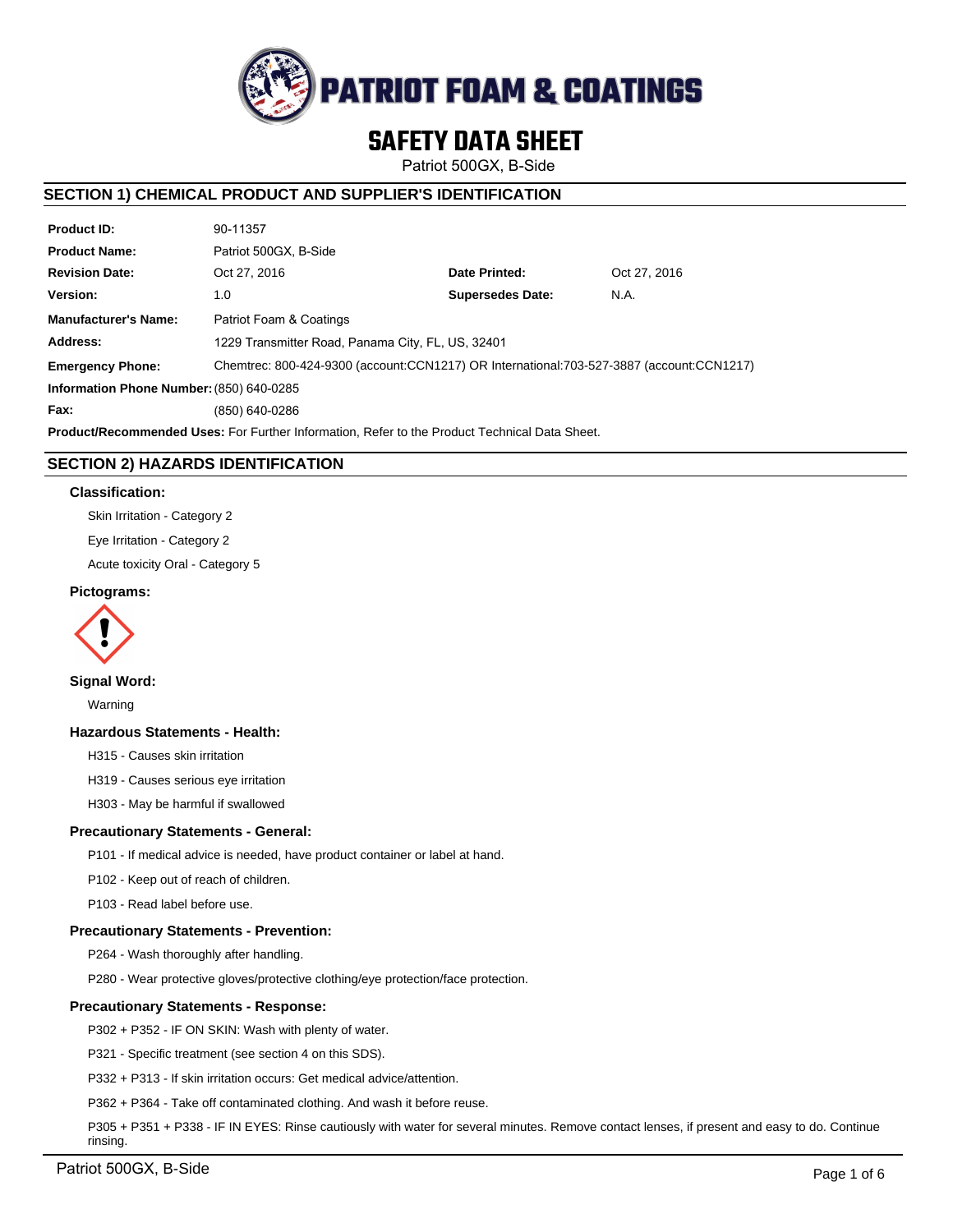P337 + P313 - If eye irritation persists: Get medical advice/attention.

P312 - Call a POISON CENTER/doctor if you feel unwell.

#### **Precautionary Statements - Storage:**

No precautionary statement available.

### **Precautionary Statements - Disposal:**

No precautionary statement available.

# **SECTION 3) COMPOSITION / INFORMATION ON INGREDIENTS**

| <b>CAS</b>   | <b>Chemical Name</b>           | % By Weight   |
|--------------|--------------------------------|---------------|
| 0000280-57-9 | 1,4-DIAZOBICYCLO (2,2,2)OCTANE | $8\% - 14\%$  |
| 0009046-10-0 | POLYOXYPROPYLENEDIAMINE        | $1.6\% - 3\%$ |

Specific chemical identity and/or exact percentage (concentration) of the composition has been withheld to protect confidentiality.

# **SECTION 4) FIRST-AID MEASURES**

### **Inhalation:**

Remove source of exposure or move person to fresh air and keep comfortable for breathing. If experiencing respiratory symptoms: Call a POISON CENTER/doctor. If breathing is difficult, trained personnel should administer emergency oxygen if advised to do so by the POISON CENTER/doctor.

If exposed/feel unwell/concerned: Call a POISON CENTER/doctor.

#### **Skin Contact:**

Take off contaminated clothing, shoes and leather goods (e.g. watchbands, belts). Gently blot or brush away excess product. Wash with plenty of lukewarm, gently flowing water for a duration of 15-20 minutes. If skin irritation or rash occurs: Get medical advice/attention. Wash contaminated clothing before re-use or discard.

IF exposed or concerned: Get medical advice/attention.

### **Eye Contact:**

Avoid direct contact. Wear chemical protective gloves, if necessary.

Rinse eyes cautiously with lukewarm, gently flowing water for several minutes, while holding the eyelids open. Remove contact lenses, if present and easy to do. Continue rinsing for 15-20 minutes. Take care not to rinse contaminated water into the unaffected eye or onto the face. If eye irritation persists: Get medical advice/attention.

#### **Ingestion:**

Rinse mouth. Do NOT induce vomiting. Immediately call a POISON CENTER/doctor. If vomiting occurs naturally, lie on your side, in the recovery position.

IF exposed or concerned: Get medical advice/attention.

# **SECTION 5) FIRE-FIGHTING MEASURES**

### **Suitable Extinguishing Media:**

Dry chemical, foam, carbon dioxide is recommended. Water spray is recommended to cool or protect exposed materials or structures. Carbon dioxide can displace oxygen. Use caution when applying carbon dioxide in confined spaces. Simultaneous use of foam and water on the same surface is to be avoided as water destroys the foam. Sand or earth may be used for small fires only.

#### **Specific Hazards in Case of Fire:**

Heated containers may build up pressure and rupture violently. Therefore, use cold water to cool fire-exposed containers.

#### **Fire-fighting Procedures:**

Isolate immediate hazard area and keep unauthorized personnel out. Stop spill/release if it can be done safely. Move undamaged containers from immediate hazard area if it can be done safely. Water spray may be useful in minimizing or dispersing vapors and to protect personnel. Water may be ineffective but can be used to cool containers exposed to heat or flame. Caution should be exercised when using water or foam as frothing may occur, especially if sprayed into containers of hot, burning liquid.

Dispose of fire debris and contaminated extinguishing water in accordance with official regulations.

#### **Special Protective Actions:**

Wear NIOSH approved self-contained breathing apparatus in positive pressure mode with full-face piece. Boots, gloves (neoprene), goggles, and full protective clothing are also required.

Care should always be exercised in dust/mist areas.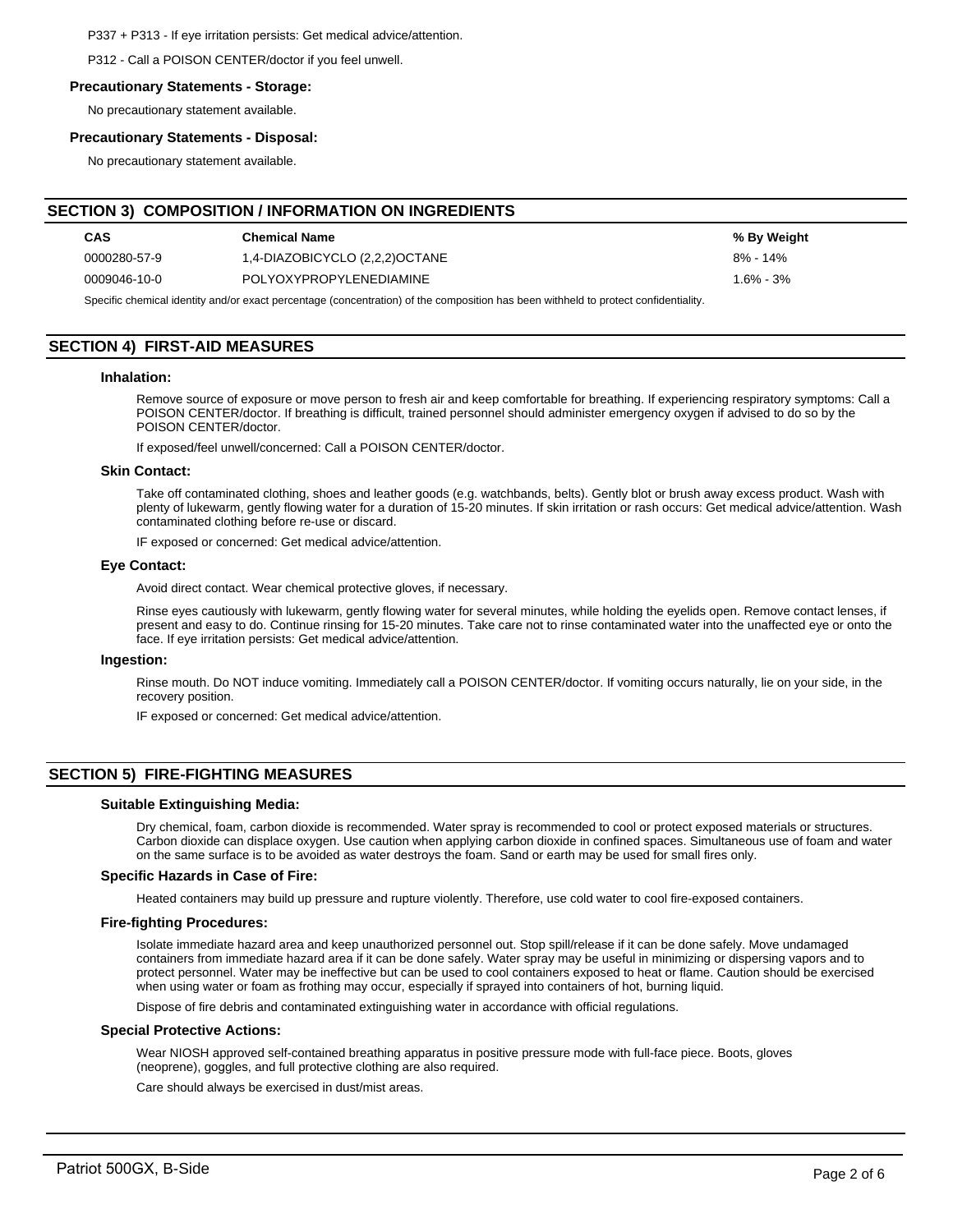### **Emergency Procedure:**

ELIMINATE all ignition sources (no smoking, flares, sparks or flames in immediate area).

Do not touch or walk through spilled material.

Isolate hazard area and keep unnecessary people away. Remove all possible sources of ignition in the surrounding area. Notify authorities if any exposure to the general public or the environment occurs or is likely to occur.

If spilled material is cleaned up using a regulated solvent, the resulting waste mixture may be regulated.

#### **Recommended Equipment:**

Appropriate dust or face mask to eliminate breathing foam dust particulates.

#### **Personal Precautions:**

Avoid breathing vapors. Avoid contact with skin, eyes or clothing. Do not touch damaged containers or spilled materials unless wearing appropriate protective clothing.

#### **Environmental Precautions:**

Stop spill/release if it can be done safely. Prevent spilled material from entering sewers, storm drains, other unauthorized drainage systems and natural waterways by using sand, earth, or other appropriate barriers.

### **Methods and Materials for Containment and Cleaning up:**

Contain and absorb large spillages onto an inert, non-flammable adsorbent carrier (such as earth or sand). Shovel into open-top drums or plastic bags for further decontamination, if necessary. Wash the spillage area clean with liquid decontaminate. Remove and properly dispose of residues. Notify applicable government authorities if release is reportable.

# **SECTION 7) HANDLING AND STORAGE**

### **General:**

Wash hands after use. Do not get in eyes, on skin or on clothing. Do not breathe vapors or mists. Use good personal hygiene practices. Eating, drinking and smoking in work areas is prohibited. Remove contaminated clothing and protective equipment before entering eating areas.

#### **Ventilation Requirements:**

Use only with adequate ventilation to control air contaminants to their exposure limits. The use of local ventilation is recommended to control emissions near the source.

#### **Storage Room Requirements:**

Keep container(s) tightly closed and properly labeled. Store in cool, dry, well-ventilated areas away from heat, direct sunlight, strong oxidizers and any incompatibilities. Store in approved containers and protect against physical damage. Keep containers securely sealed when not in use. Indoor storage should meet OSHA standards and appropriate fire codes. Containers that have been opened must be carefully resealed to prevent leakage. Empty container retain residue and may be dangerous.

Use non-sparking ventilation systems, approved explosion-proof equipment and intrinsically safe electrical systems in areas where this product is used and stored.

Ground and bond containers and receiving equipment. Avoid static electricity by grounding.

Do not cut, drill, grind, weld, or perform similar operations on or near containers. Do not pressurize containers to empty them. Ground all structures, transfer containers and equipment to conform to the national electrical code. Use procedures that prevent static electrical sparks. Static electricity may accumulate and create a fire hazard.

Ideal storage temperature is 50-75°F.

# **SECTION 8) EXPOSURE CONTROLS/PERSONAL PROTECTION**

#### **Eye Protection:**

Wear eye protection with side shields or goggles. Wear indirect-vent, impact and splash resistant goggles when working with liquids. If additional protection is needed for entire face, use in combination with a face shield.

#### **Skin Protection:**

Use of gloves approved to relevant standards made from the following materials may provide suitable chemical protection: PVC, neoprene or nitrile rubber gloves. Suitability and durability of a glove is dependent on usage, e.g. frequency and duration of contact, chemical resistance of glove material, glove thickness, dexterity. Always seek advice from glove suppliers. Contaminated gloves should be replaced. Use of an apron and over- boots of chemically impervious materials such as neoprene or nitrile rubber is recommended to avoid skin sensitization. The type of protective equipment must be selected according to the concentration and amount of the dangerous substance at the specific workplace. Launder soiled clothes or properly disposed of contaminated material, which cannot be decontaminated.

Depending on conditions of use, additional protection may be required such as apron, arm covers, or full body suit. Wash contaminated clothing before re-wearing.

### **Respiratory Protection:**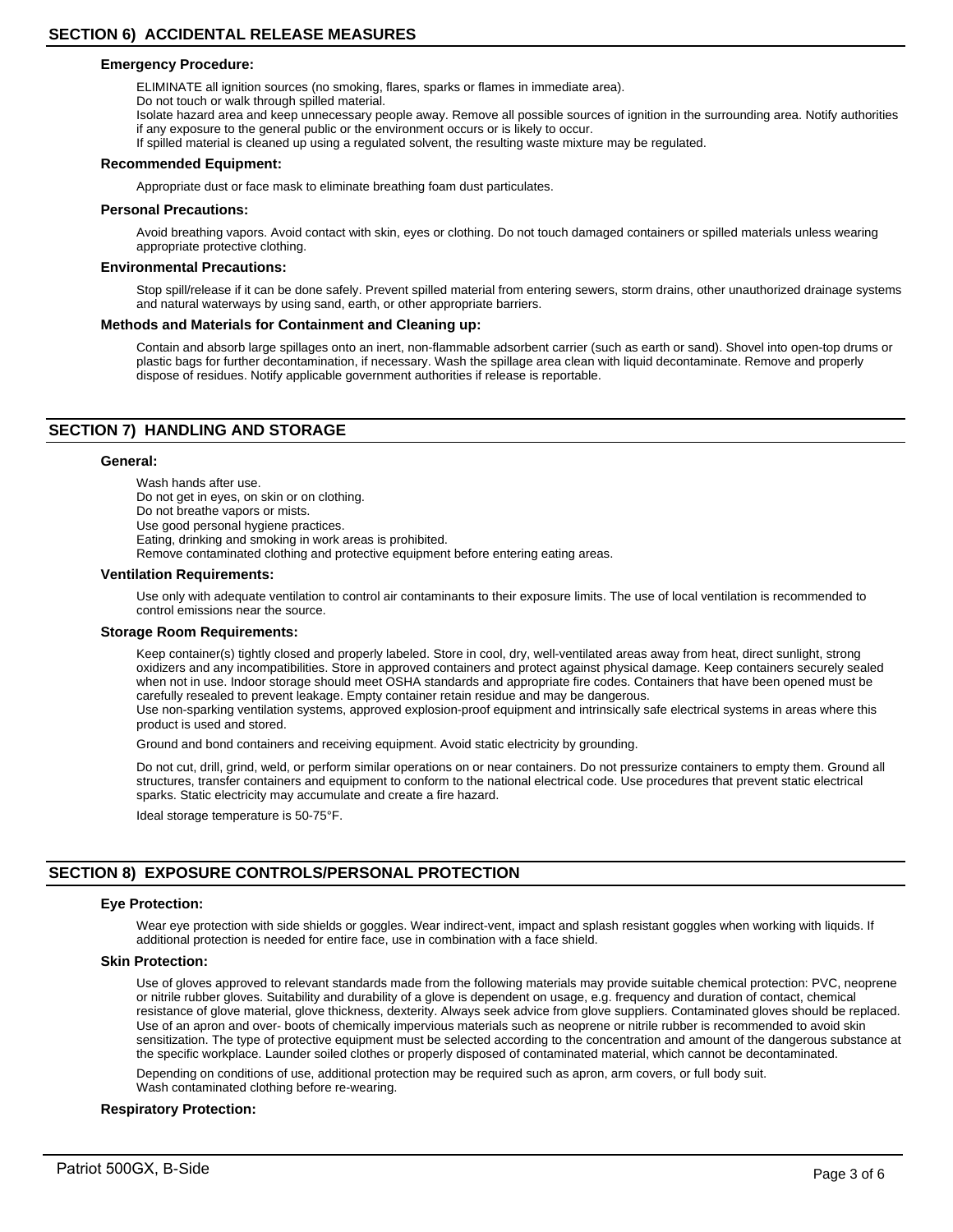If airborne concentrations exceed or are expected to exceed the TLV, use MSHA/NIOSH approved positive pressure supplied pressure supplied air respiratory with a full face piece or an air supplied hood. For emergencies, use a positive pressure self-contained breathing apparatus.

## **Appropriate Engineering Controls:**

Provide exhaust ventilation or other engineering controls to keep the airborne concentrations of vapors below their respective threshold limit value.

None of the chemicals in Section 3 are regulated under "OSHA\_Tables\_Z1\_Z2\_Z3", "OSHACarcinogen - OSHA Carcinogen", "OSHAtppm", "OSHAtmg", "OSHAsppm", "OSHAsmg", "ACGIHtppm", "ACGIHtmg", "ACGIHsppm", "ACGIHsmg", "nioshtppm", "nioshtmg", "nioshsppm", "nioshsmg", "NIOSH\_carcinogen", "OSHA\_SkinDesignation"

# **SECTION 9) PHYSICAL AND CHEMICAL PROPERTIES**

| <b>Physical and Chemical Properties</b> |                   |  |  |  |
|-----------------------------------------|-------------------|--|--|--|
| Density                                 | 9.96 lb/gal       |  |  |  |
| <b>Specific Gravity</b>                 | 1.19              |  |  |  |
| <b>VOC Regulatory</b>                   | $0.00$ lb/gal     |  |  |  |
| VOC Part A & B Combined                 | N.A.              |  |  |  |
| Appearance                              | Liquid            |  |  |  |
| Odor Threshold                          | N.A.              |  |  |  |
| Odor Description                        | Mild              |  |  |  |
| pH                                      | N.A.              |  |  |  |
| <b>Water Solubility</b>                 | N.A.              |  |  |  |
| Flammability                            | N/A               |  |  |  |
| Flash Point Symbol                      | N.A.              |  |  |  |
| Flash Point                             | 95 °C             |  |  |  |
| Viscosity                               | N.A.              |  |  |  |
| Lower Explosion Level                   | N.A.              |  |  |  |
| <b>Upper Explosion Level</b>            | N.A.              |  |  |  |
| Vapor Pressure                          | N.A.              |  |  |  |
| Vapor Density                           | Heavier than air  |  |  |  |
| <b>Freezing Point</b>                   | N.A.              |  |  |  |
| <b>Melting Point</b>                    | N.A.              |  |  |  |
| Low Boiling Point                       | 100 °C            |  |  |  |
| High Boiling Point                      | N.A.              |  |  |  |
| Auto Ignition Temp                      | N.A.              |  |  |  |
| Decomposition Pt                        | N.A.              |  |  |  |
| <b>Evaporation Rate</b>                 | Slower than ether |  |  |  |
| Coefficient Water/Oil                   | N.A.              |  |  |  |

# **SECTION 10) STABILITY AND REACTIVITY**

## **Stability:**

Material is stable at standard temperature and pressure.

### **Conditions to Avoid:**

Avoid high temperatures, heated material will build pressure and may rupture the container violently.

### **Hazardous Reactions/Polymerization:**

Will not occur.

### **Incompatible Materials:**

Strong mineral acids and strong alkalis will seriously degrade material. Heat may be involved.

### **Hazardous Decomposition Products:**

Highly unlikely under normal industrial use. Under extreme heat and fire, carbon monoxide, carbon dioxide.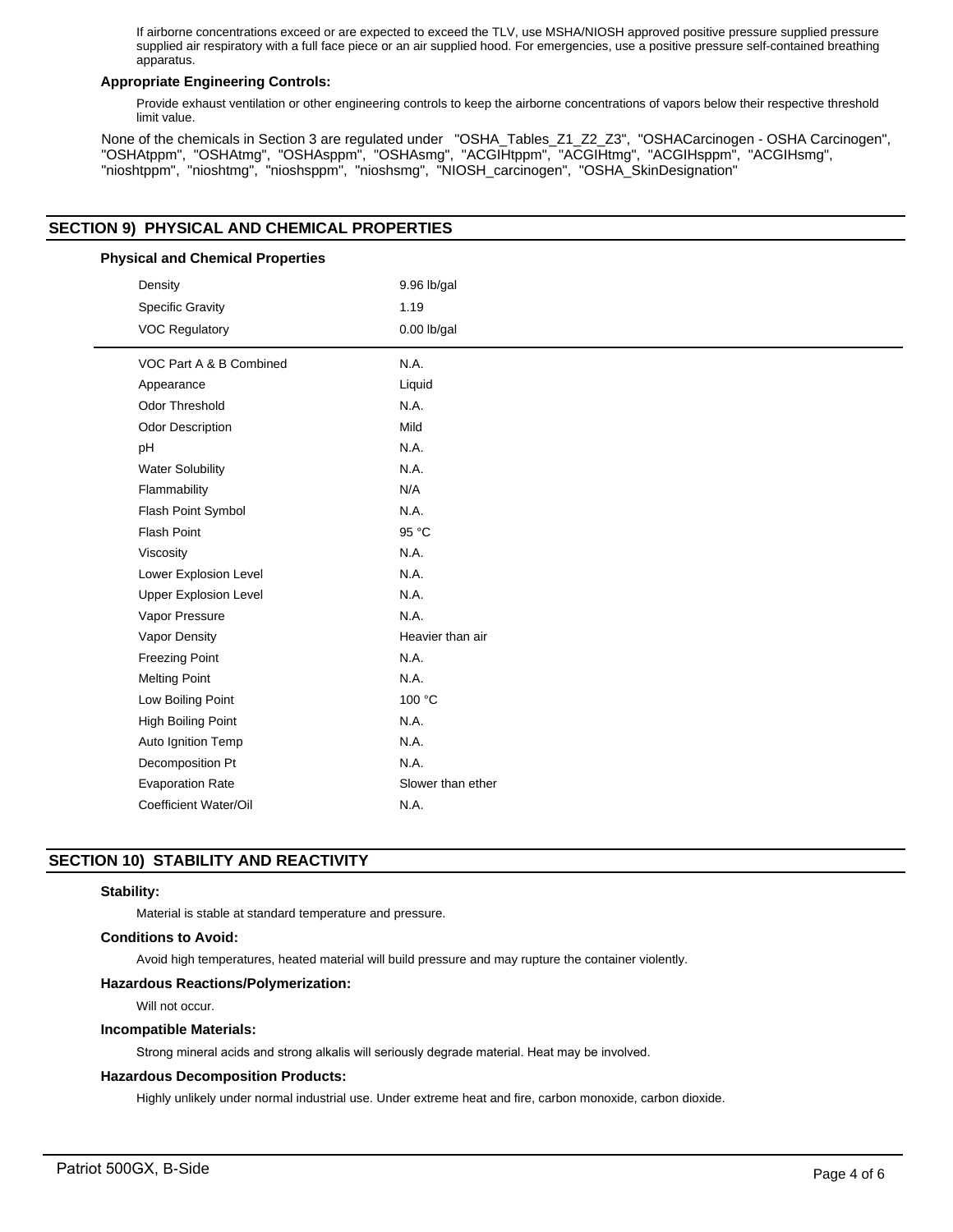### **Skin Corrosion/Irritation:**

Causes skin irritation

# **Serious Eye Damage/Irritation:**

Causes serious eye irritation

### **Carcinogenicity:**

No data available

### **Respiratory/Skin Sensitization:**

No data available

### **Germ Cell Mutagenicity:**

No data available

## **Reproductive Toxicity:**

No data available

### **Specific Target Organ Toxicity - Single Exposure:**

No data available

### **Specific Target Organ Toxicity - Repeated Exposure:**

No data available

**Aspiration Hazard:**

No data available

# **Acute Toxicity:**

No data available

0009046-10-0 POLYOXYPROPYLENEDIAMINE

LD50 (dermal,rabbit): 2090 mg/kg (based on raw material SDS) LD50 (oral, rat): 480 mg/kg (based on raw material SDS)

# **SECTION 12) ECOLOGICAL INFORMATION**

#### **Toxicity:**

No data available.

## **Persistence and Degradability:**

No data available.

### **Bioaccumulative Potential:**

No data available.

#### **Mobility in Soil:**

No data available.

# **Other Adverse Effects:**

No data available.

# **SECTION 13) DISPOSAL CONSIDERATIONS**

## **Waste Disposal:**

Under RCRA, it is the responsibility of the user of the product, to determine a the time of disposal whether the product meets RCRA criteria for hazardous waste. Waste management should be in full compliance with federal, state, and local laws.

Empty containers retain product residue which may exhibit hazards of material, therefore do not pressurize, cut, glaze, weld or use for any other purposes. Return drums to reclamation centers for proper cleaning and reuse.

# **SECTION 14) TRANSPORT INFORMATION**

### **U.S. DOT Information:**